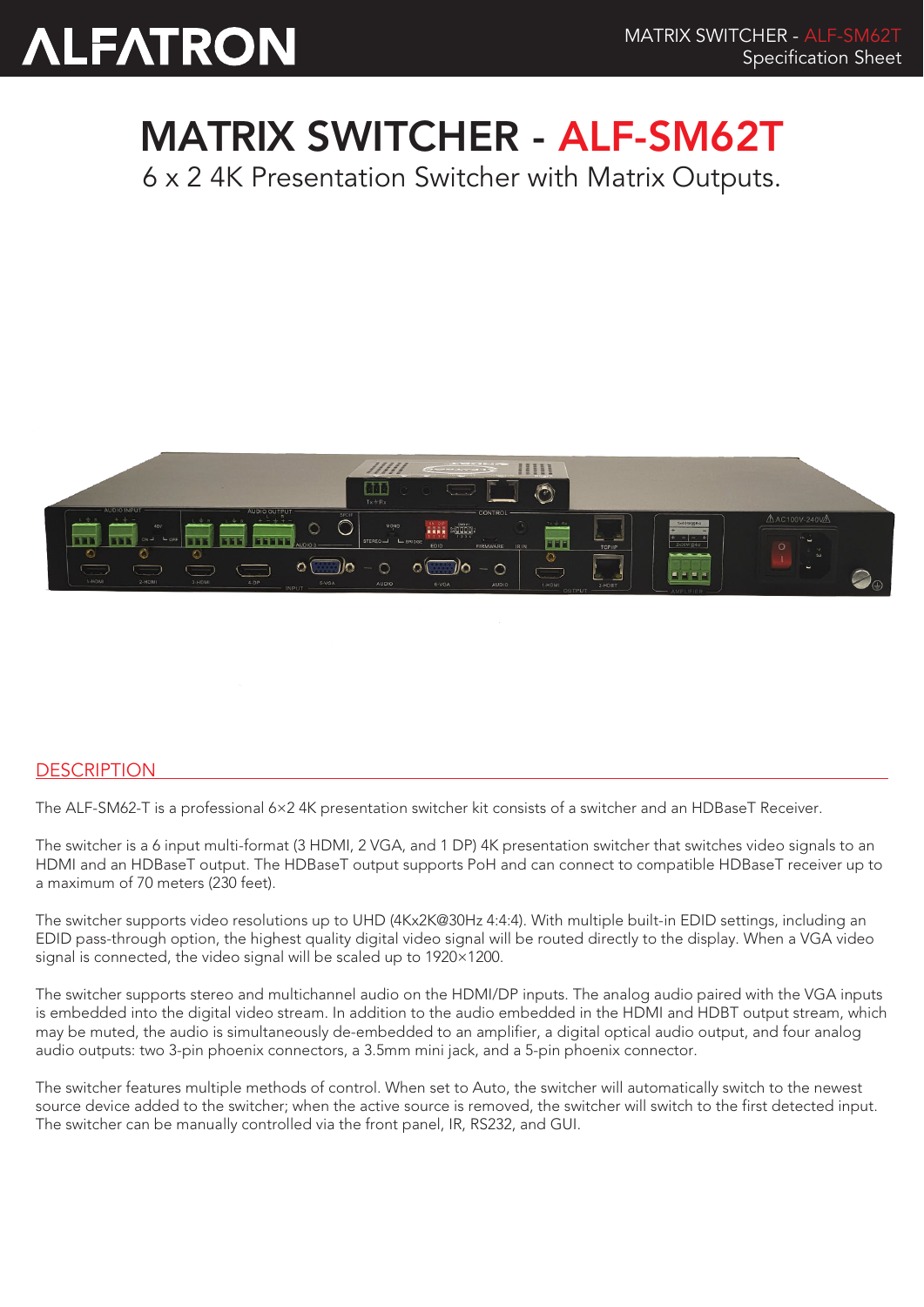## FEATURES

- The transmission distance between the switcher and HDBaseT receiver can up to 70m at 1080p, and 40m at 4K video.
- Supports auto-switching.
- HDMI input supports 4Kx2K@30Hz 4:4:4, HDCP2.2.
- VGA video resolution can be selected as 1024×768, 1280×720, 1280×800, 1360×768, 1920×1080 or 1920×1200.
- The MIC and LINE input can be mixed to audio outputs.
- 3-type microphone input, supports condenser microphone, dynamic microphone and wireless microphone.
- Supports audio matrix: 1 MIC input, 1 LINE input,1 HDMI embedded audio input, 1 HDBT embedded input, 2 unbalanced audio outputs (3-pin phoenix connectors), 1 balanced/unbalanced audio output (3-pin phoenix connector), 1 analog stereo audio output (3.5mm mini-jack), 1 digital optical audio output (SPDF) and 1 2×20 watt@4Ω amplifier. The balanced/unbalanced audio output, analog stereo audio output and digital optical audio output have come from the same input audio.
- Supports embedded EDID selection and customized EDID.
- Supports 48V PoH for simplified wiring.
- Controllable via front panel buttons, IR Remote, RS232 & GUI.
- Supports online software upgrading.

## TECHNICAL SPECIFICATIONS

## 6x2 4K Presentation Switcher

#### Video Input

| Input                        | $:(3)$ HDMI; (1) DP; (2) VGA                                |  |
|------------------------------|-------------------------------------------------------------|--|
| Input Connector              | : (3) Female HDMI; (1) DisplayPort; (2) Female VGA (15-pin) |  |
| Input Video Signal           | : HDMI, DP, VGA                                             |  |
| <b>HDMI</b> Input Resolution | : Up to $4Kx2K@30Hz 4:4:4$                                  |  |
| DP Input Resolution          | : Up to $4Kx2K@30Hz$                                        |  |
| VGA Input Resolution         | : Up to 1920x1200@50/60Hz                                   |  |
|                              |                                                             |  |

### Video Output

Output : (1) HDMI; (1) HDBT Output Connector : (1) Female HDMI; (1) RJ45 Output Video Signal : HDMI, HDBaseT HDMI Output Resolution : Up to 4Kx2K @30Hz 4:4:4 HDBT Output Resolution : Up to 4Kx2K @30Hz 4:4:4 VGA Scaling Resolution : 1024x768, 1280x720, 1280x800, 1360x768, 1920x1080, or 1920x1200 can be selected.

#### Audio Input

| Auulu Iliput              |                                                                                        |
|---------------------------|----------------------------------------------------------------------------------------|
| Input                     | : (2) Stereo analog audio for VGA; (1) LINE audio; (1) Microphone audio                |
| Input Connector           | : (2) 3.5mm stereo jacks; (2) 3-pin phoenix connectors                                 |
| De-embedded Audio Input   | : HDMI and HDBT audio                                                                  |
| Input analog Audio Format | : PCM                                                                                  |
| Audio Input Impedance     | : $>10k\Omega$                                                                         |
| Audio Output              |                                                                                        |
| Output                    | : (2) Unbalanced analog audio (AUDIO 1 and AUDIO 2);                                   |
|                           | (1) L/R balanced/unbalanced analog audio (AUDIO 3); (1) Stereo analog audio (AUDIO 3); |
|                           | (1) Digital optical audio (AUDIO 3); (1) Power amplifier                               |

Output Connector : (2) 3-pin phoenix connectors; (1) 5-pin phoenix connector; (1) 3.5mm stereo jack; (1) SPDIF; (1) 4-pin/5 mm phoenix connectorAudio

#### Output Analog Audio Format : PCM Output Digital Audio Format : PCM/Dolby/DTS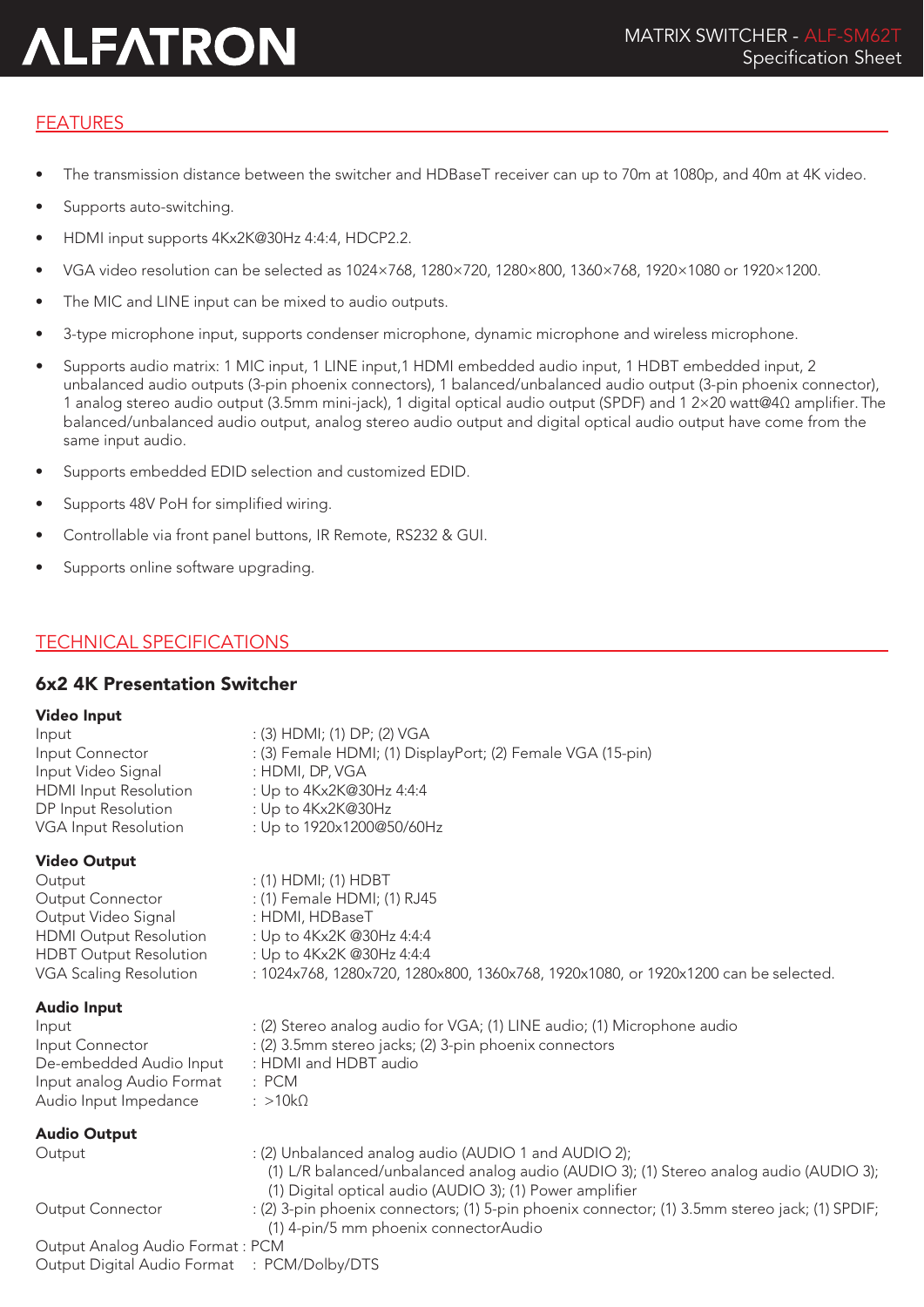## TECHNICAL SPECIFICATIONS CONTINUED

## 6x2 4K Presentation Switcher

## Audio Output continued

Audio Output Impedance : 70 Ohms<br>Frequency Response : 20 Hz to 3 Common Mode Rejection Ratio (CMRR) : >70 dB at 20 Hz to 20 kHz Signal to Noise Ratio (SNR) : 80 dB (Max)

#### Control

#### General

Transmission Distance Operation Temperature Storage Temperature Relative Humidity External Power Supply Power Consumption Dimension (W\*H\*D) Net Weight : 2.4kg

## HDBaseT Receiver

Input

Input Signal : (1) IR; (1) HDBaseT; (1) RS232<br>Input Connector : (1) 3.5mm mini jack; (1) RJ-45 : (1) 3.5mm mini jack; (1) RJ-45; (1) 3-Pin phoenix connector

 $: 20$  Hz to 20 kHz,  $\pm 3$ dB

### **Output**

Output : (1) HDMI; (1) IR; (1) RS232 Output Connector : (1) Female HDMI; (1) 3.5mm mini jack; (1) 3-Pin phoenix connector

### General

| Resolution Range             | : Up to $4K \times 2K@30Hz$                |                       |
|------------------------------|--------------------------------------------|-----------------------|
| Transmission Mode            | $:$ HDBaseT                                |                       |
| <b>Transmission Distance</b> | : $1080P \le 70m$ ; $4K \times 2K \le 40m$ |                       |
| <b>Bandwidth</b>             | : 10.2Gbps                                 |                       |
| <b>HDMI</b> Standard         | : Support HDMI1.4 and HDCP2.2              |                       |
| Impedance                    | : 75 $\Omega$                              |                       |
| <b>Operation Temperature</b> | : $0 \sim +40^{\circ}$ C                   |                       |
| Storage Temperature          | : $-10 \sim +55^{\circ}C$                  |                       |
| <b>Relative Humidity</b>     | $: 10\% \sim 90\%$                         |                       |
| <b>External Power Supply</b> | : Input: 100VAC~240VAC, 50/60Hz            | Output: DC 24V, 1.25A |
| Power Consumption            | : 11W                                      |                       |
| Dimension (W*H*D)            | $: 115$ mm x 16mm x 84mm                   |                       |
| Net Weight                   | : 150q                                     |                       |

| Control port<br><b>Control Connector</b> | : (1) EDID; (1) IR IN; (1) FIRWARE; (1) RS232; (1) TCP/IP<br>: (1) 3-pin DIP switch; (1) 3.5mm mini jack; (1) Micro USB;<br>(1) 3-pin phoenix connector; (1) RJ45 |
|------------------------------------------|-------------------------------------------------------------------------------------------------------------------------------------------------------------------|
| General                                  |                                                                                                                                                                   |
| <b>Transmission Distance</b>             | : HDBT OUT: 1080p≤70m; 4Kx2K≤40m                                                                                                                                  |
| <b>Operation Temperature</b>             | $: 0 \sim +40^{\circ}C$                                                                                                                                           |
| Storage Temperature                      | $: -10 \sim +55^{\circ}$ C                                                                                                                                        |
| <b>Relative Humidity</b>                 | $:10\% \sim 90\%$                                                                                                                                                 |
| <b>External Power Supply</b>             | : 100V~240V AC, 50/60Hz                                                                                                                                           |
| Power Consumption                        | $:40W$ (Max)                                                                                                                                                      |
| Dimension (W*H*D)                        | $: 436.4$ mm x 44mm x 236.5mm                                                                                                                                     |
| $N = 100$                                | . 211                                                                                                                                                             |